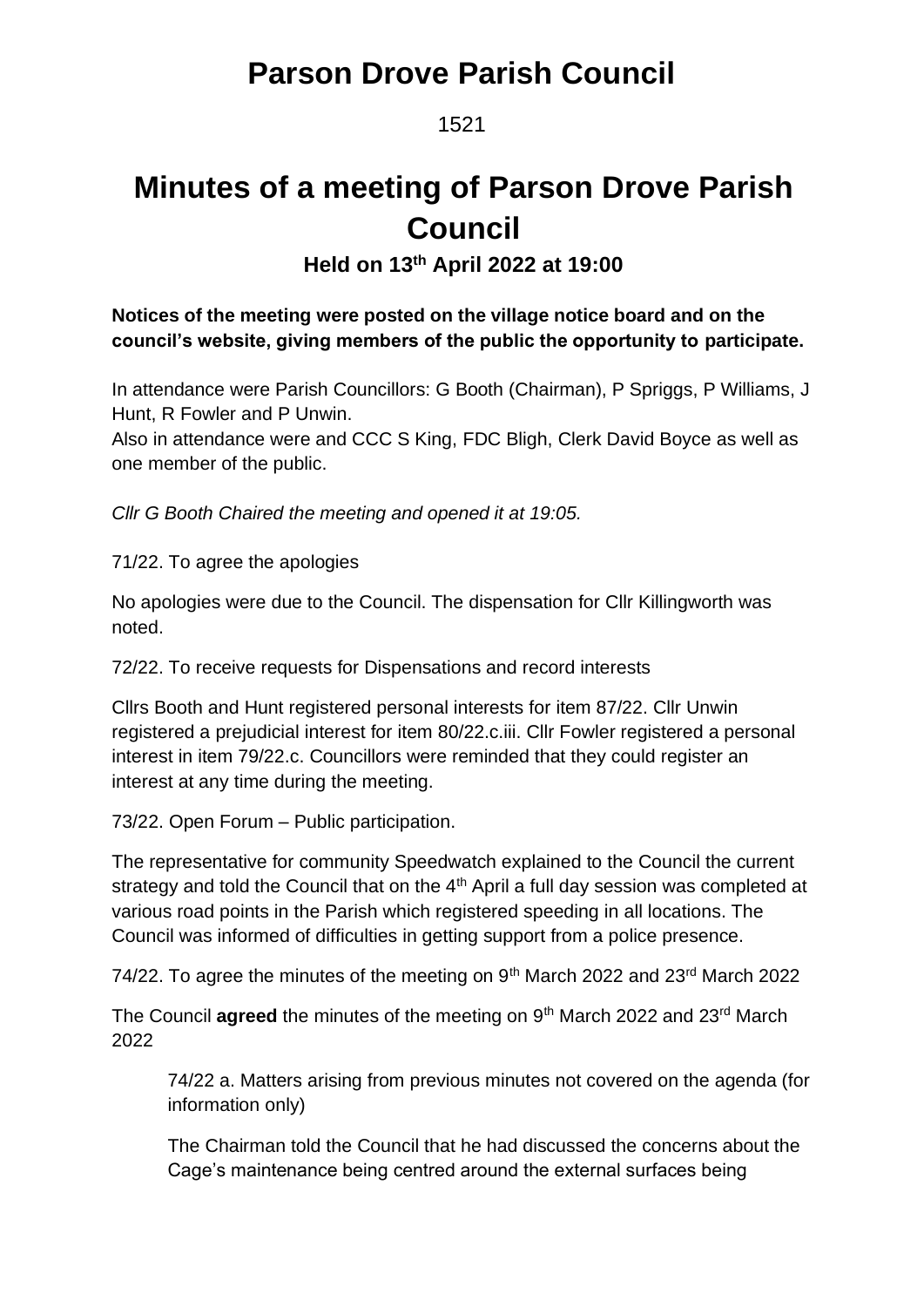### 1522

painted to protect from weather. Cllr Williams told the Council that the Fenland Museum would store the archive documents for a small fee.

75/22. To receive the District Councillors Report

The Council were informed that at the Audit and Risk Management committee it was highlighted that a review of the delivery of services was for street lighting was requested and the service level agreements were called into question.

### 76/22. To receive the County Councillors Report

The Council received CCC King's report, which included pothole repair updates and trying to get lines reinstated down Long Drove with a follow up meeting requested. Cllr Spriggs told CCC King about new potholes down Fen Road.

Cllr Booth moved to take item 77/22. d. at this point in the meeting.

Councillors were told that a meeting was had with concerned residents and representatives from Wisbech St Mary Parish Council to discuss problems with Back Road, including the road surface, the speeding and a lack of infrastructure including the option of installing a footpath down one side. CCC King suggested a joint LHI bid with Wisbech St Mary Parish Council.

The normal agenda was resumed.

77/22. Highways Matters

77/22. a. To report any new street lighting faults

It was requested that FPC3, Fen Road was followed up on as the last piece of correspondence was that certificates were still required from UK Power Networks. It was also requested to chase the quote for the light opposite 65 Fen Road.

77/22. b. To receive an update on the MVAS scheme

Cllr Booth told the Council that the speed limit reduction left a small part of the road at National Speed Limit and so he had communicated to the Highways representative that it should be reflective of the Lincolnshire side of the bridge and be 40mph too, as well as requesting that as much signage as possible be reused where possible.

77/22. c. To consider adopting FPC8 from Wisbech St Mary PC

A discussion was had around this streetlight, where it was **agreed** to defer the item to next months agenda, once costs were established.

77/22. d. To receive an update on meeting with Wisbech St Mary PC regarding Back Road complaints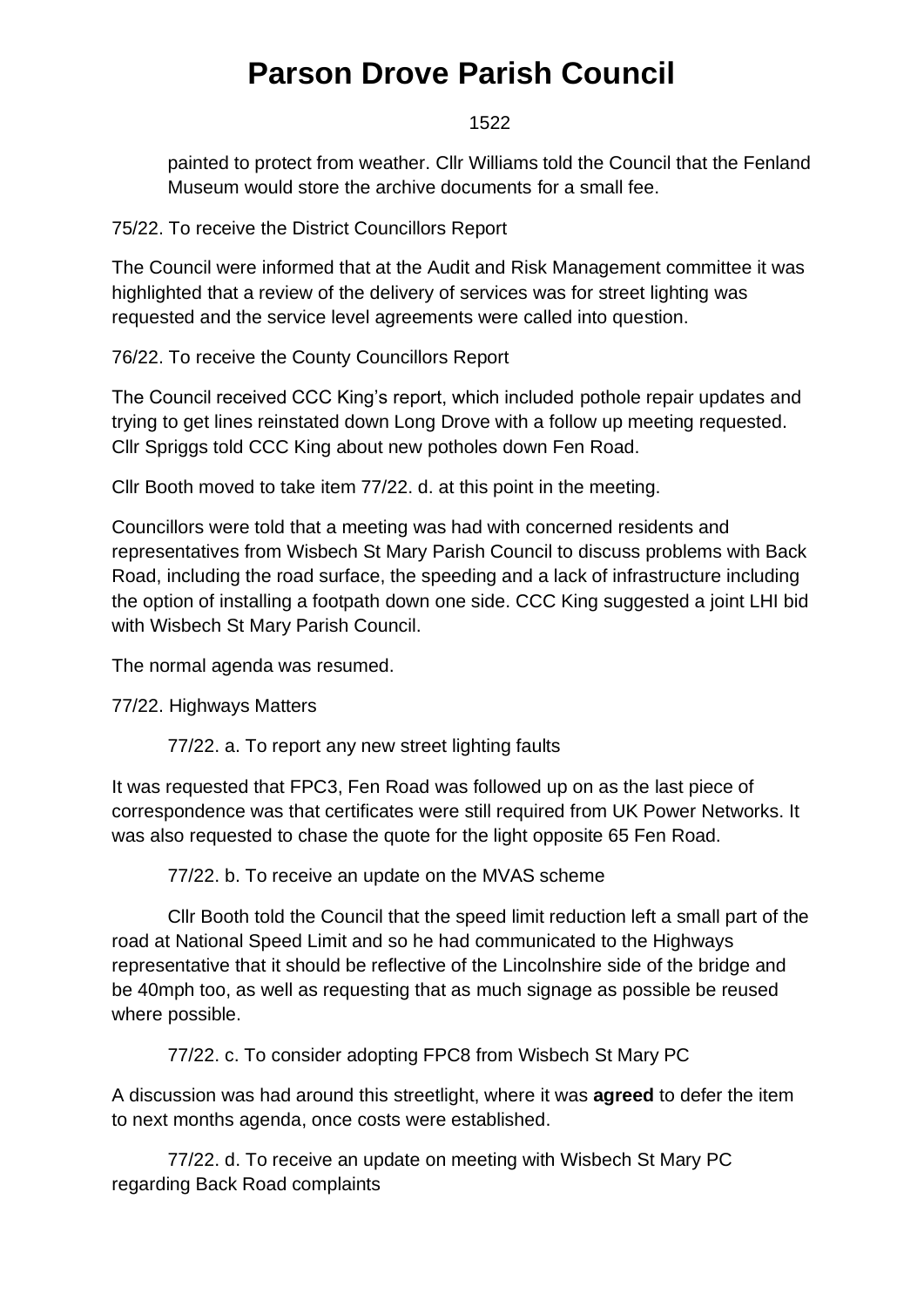1523

This item was taken earlier in the agenda.

77/22. e. The Council acknowledged TR ORDER 2022/250 to stop any vehicle from proceeding along Back Road, Murrow as lies between the B1187 and Access Road Between Front Road and Back Road on 25<sup>th</sup> April 2022 and continue until these works have finished or on the  $24<sup>th</sup>$  October 2023, whichever is the earlier.

78/22. Planning application decision updates

78/22 a. The Council noted application decision for F/YR21/1516/RM Reserved [Matters application relating to detailed matters of Appearance, Landscaping,](https://www.publicaccess.fenland.gov.uk/publicaccess/applicationDetails.do?keyVal=R4GMD3HE0D800&activeTab=summary)  [Layout and Scale \(for Plot 5 only\) pursuant to outline permission F/YR19/0971/O](https://www.publicaccess.fenland.gov.uk/publicaccess/applicationDetails.do?keyVal=R4GMD3HE0D800&activeTab=summary)  [to erect 1no dwelling \(2-storey, 4-bed\)](https://www.publicaccess.fenland.gov.uk/publicaccess/applicationDetails.do?keyVal=R4GMD3HE0D800&activeTab=summary) Land East Of The Silverings 114 Main Road Parson Drove Cambridgeshire

78/22. b. The Council noted application decision for  $F/YR22/0110/F$  Erect 1 x [dwelling \(2-storey 3-bed\) with integral garage involving demolition of existing](https://www.publicaccess.fenland.gov.uk/publicaccess/applicationDetails.do?keyVal=R6FDKPHE03000&activeTab=summary)  [dwelling and alterations to existing access, and temporary siting of a caravan](https://www.publicaccess.fenland.gov.uk/publicaccess/applicationDetails.do?keyVal=R6FDKPHE03000&activeTab=summary)  [during construction](https://www.publicaccess.fenland.gov.uk/publicaccess/applicationDetails.do?keyVal=R6FDKPHE03000&activeTab=summary) Fairview Johnsons Drove Parson Drove Cambridgeshire PE13 4JS

79/22. Planning applications for comment

79/22. a. The Council discussed item F/YR22/0338/F Change of use of land to a traveller's site involving the siting of 1 x mobile home and 1 x touring caravan, [the erection of 1 x Day Room and the formation of an access](https://www.publicaccess.fenland.gov.uk/publicaccess/applicationDetails.do?keyVal=R8SFLCHE06P00&activeTab=summary) Land West Of Seadyke Caravan Park Seadyke Bank Murrow Cambridgeshire where it was agreed that the Council objects to the application as there is not an identified need for further plots in the location identified with a Gypsy and Traveller needs assessment.

79/22. b. The Council discussed item F/YR22/0370/O **Erect 1 dwelling (outline** [application with matters committed in respect of access\)](https://www.publicaccess.fenland.gov.uk/publicaccess/applicationDetails.do?keyVal=R8QUT4HE01U00&activeTab=summary) Land East Of Mill Road Murrow Cambridgeshire where it was noted that there were two letters of objection from neighbours, the front lacked road front access and it extended development into the open countryside and so it was agreed to object to the application on these considerations. Cllr Booth asked it be noted that he had received correspondence from an objector regarding this application but had not replied and this had not affected his opinion in any prejudicial way.

### 79/22. c. The Council discussed item F/YR22/0367/F Erect a single-storey [detached building for use as a home office in association with approved dwelling](https://www.publicaccess.fenland.gov.uk/publicaccess/applicationDetails.do?keyVal=R9D505HE0I900&activeTab=summary)  [under Reserved Matters consent F/YR21/0820/RM](https://www.publicaccess.fenland.gov.uk/publicaccess/applicationDetails.do?keyVal=R9D505HE0I900&activeTab=summary)

Land East Of The Silverings 114 Main Road Parson Drove Cambridgeshire where a discussion ensued about the siting and free standing nature of the proposed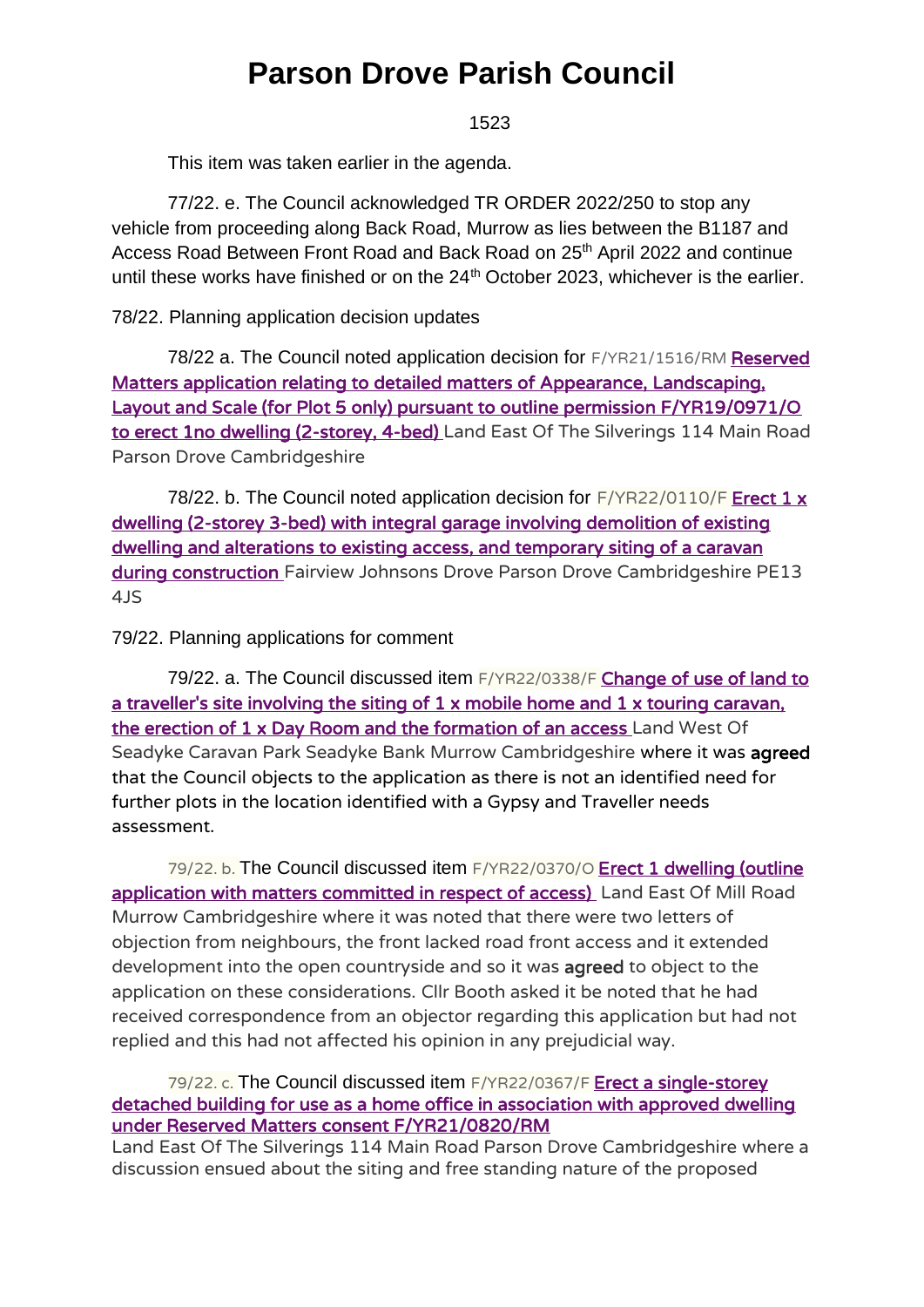1524

office. The Council agreed to support the application by majority vote. It was requested that Cllr Spriggs vote against be recorded.

79/22. d. The Council discussed item F/YR22/0356/NONMAT [Non-Material](https://www.publicaccess.fenland.gov.uk/publicaccess/applicationDetails.do?keyVal=R9I1SRHE0D800&activeTab=summary)  [Amendment: amendment to condition 2 \(materials\) relating to planning](https://www.publicaccess.fenland.gov.uk/publicaccess/applicationDetails.do?keyVal=R9I1SRHE0D800&activeTab=summary)  [permission F/YR17/0770/F \(Conversion of existing barn to form 2-storey 2-bed](https://www.publicaccess.fenland.gov.uk/publicaccess/applicationDetails.do?keyVal=R9I1SRHE0D800&activeTab=summary)  [dwelling including raising the roof to accommodate the first floor and a single](https://www.publicaccess.fenland.gov.uk/publicaccess/applicationDetails.do?keyVal=R9I1SRHE0D800&activeTab=summary)[storey side extension involving the formation of a new access and demolition of](https://www.publicaccess.fenland.gov.uk/publicaccess/applicationDetails.do?keyVal=R9I1SRHE0D800&activeTab=summary)  [existing lean-to shed and farm out-buildings together with the formation of a new](https://www.publicaccess.fenland.gov.uk/publicaccess/applicationDetails.do?keyVal=R9I1SRHE0D800&activeTab=summary)  vehicular access) to enable upvc to be used for doors and windows instead of [timber](https://www.publicaccess.fenland.gov.uk/publicaccess/applicationDetails.do?keyVal=R9I1SRHE0D800&activeTab=summary) The Barn Clough Cross Farm Marshalls Bank Parson Drove Cambridgeshire PE13 4JE with the Council agreed to support.

79/22. e. The Council discussed item F/YR22/0392/F Erect a two-storey rear [extension to existing dwelling involving partial conversion of existing garage and](https://www.publicaccess.fenland.gov.uk/publicaccess/applicationDetails.do?keyVal=R8UNDYHE0I900&activeTab=summary)  [erect a detached double garage with storage above and external staircase](https://www.publicaccess.fenland.gov.uk/publicaccess/applicationDetails.do?keyVal=R8UNDYHE0I900&activeTab=summary)  [together with the change of use of land to residential curtilage](https://www.publicaccess.fenland.gov.uk/publicaccess/applicationDetails.do?keyVal=R8UNDYHE0I900&activeTab=summary) Cedar Lodge 267 Main Road Church End Parson Drove Wisbech Cambridgeshire PE13 4LF where a discussion was had. The Council agreed to support the application.

79/22. f. The Council discussed item F/YR22/0388/F [Erect a grain store](https://www.publicaccess.fenland.gov.uk/publicaccess/applicationDetails.do?keyVal=R9LUL9HE06P00&activeTab=summary) Fen Farm Long Drove Parson Drove Cambridgeshire PE13 4JT where it was agreed to support the application.

79/22. g. The Council discussed item F/YR22/0387/F [Erect a hay barn](https://www.publicaccess.fenland.gov.uk/publicaccess/applicationDetails.do?keyVal=R9LUCMHE06P00&activeTab=summary) Fen Farm Long Drove Parson Drove Cambridgeshire PE13 4JT where it was agreed to support the application.

79/22. h. The Council discussed item F/YR22/0386/F Erect an agricultural [machinery shed](https://www.publicaccess.fenland.gov.uk/publicaccess/applicationDetails.do?keyVal=R9LSH4HE06P00&activeTab=summary) Fen Farm Long Drove Parson Drove Cambridgeshire PE13 4JT where it was agreed to support the application.

79/22. i. The Council discussed item F/YR22/0393/NONMAT Non-Material [Amendment: Amendment to external boarding materials, relating to planning](https://www.publicaccess.fenland.gov.uk/publicaccess/applicationDetails.do?keyVal=R9TUHZHE06P00&activeTab=summary)  [permission F/YR12/0183/F \(Erection of a single-storey 3-bed dwelling involving](https://www.publicaccess.fenland.gov.uk/publicaccess/applicationDetails.do?keyVal=R9TUHZHE06P00&activeTab=summary)  [demolition of existing dwelling\)](https://www.publicaccess.fenland.gov.uk/publicaccess/applicationDetails.do?keyVal=R9TUHZHE06P00&activeTab=summary) 249 Leverington Common Leverington Cambridgeshire where it was noted that Planning had put the wrong Parish on the application.

80/22. The Council **agreed** the payments of the Council as follows;

80/22. a. Payments to make

- i. Clerks Salary (£477.71)
- ii. Working from home allowance (£25.00)
- iii. Postage claim (£8.30)
- iv. Auditing Solutions LTD internal audit (£312.00 including £52.00 VAT)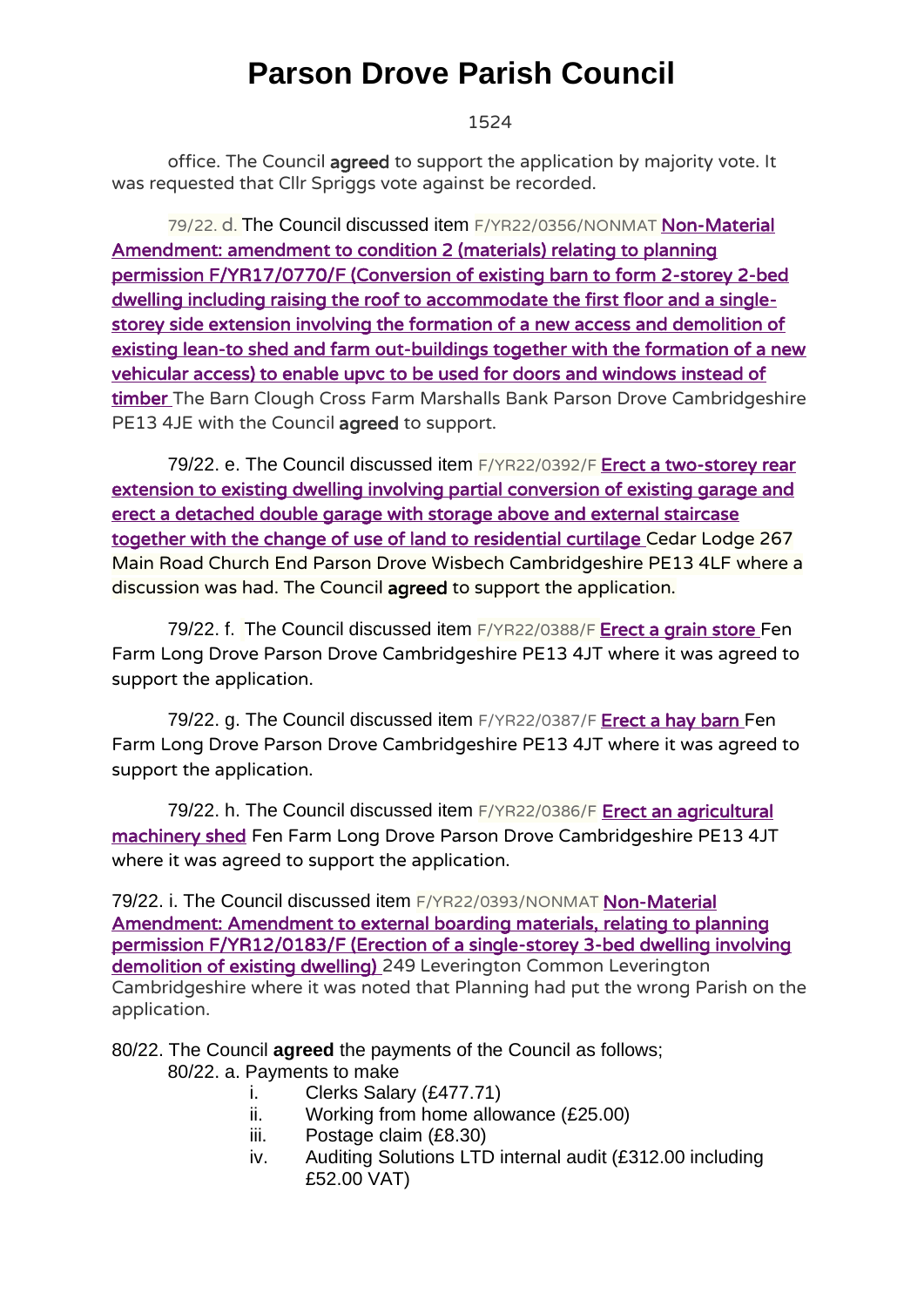### 1525

- v. FDC re: The Cage business rates (£499.00)
- vi. FDC re: bins (£1111.46 including £185.24 VAT)
- vii. North Level Drainage Board re: Allotment drainage rates (£190.91)
- viii. ACRE membership (£57.00)

80/22 b. The Council **agreed** the payments made as follows;

- i. E-On (£33.00)
- ii. Wave (£20.00)
- iii. EE Telephone bill (£22.80 including £3.80 VAT)
- iv. D A Pest control (£395.00)

80/22. c. The Council discussed the grant requests received and brought forward item 85/22, where the Clerk explained that he had found two options, a personalised tote bag for the children or a tea towel from a local company.

i. Citizens Advice Bureau request (£250.00)

The Council were informed that 4 Parishioners were helped over the preceding three months, with an estimate of cost of around £25.00 per hour of advice supplied to each call. It was expected that with the energy crisis an increase of users would be seen in tracking data. It was proposed to give £150.00 and amended to £250.00, which was **agreed** by the Council. It was requested to record the vote of Cllr Hunt against the carried motion.

- ii. Book Café Grant (£50.00) The Council deliberated the benefit to the Parish and recognised that some Parishioners used it, where it was **agreed** to pay £50.00.
- iii. St Johns Church Jubilee grant request (£200.00) Cllr Williams declared a personal interest in the item. The Council deliberated this under the funds they had earmarked towards the Jubilee and this amount was **agreed** to support the event.
- iv. Alderman Payne Primary School Jubilee grant request (£478.72)

The request for a commemorative coin for each of the 103 school children and the 25 staff totalling £478.72 was discussed, where it was felt it was more appropriate to fund them for the children and the 29 preschool children. It was **agreed** to pay £495.00 for 132 coins in the plastic box.

81/22. To receive the Bank Reconciliation & approve Budget Report for the year ending 31st March 2022

The Council received and **agreed** the bank reconciliation as below;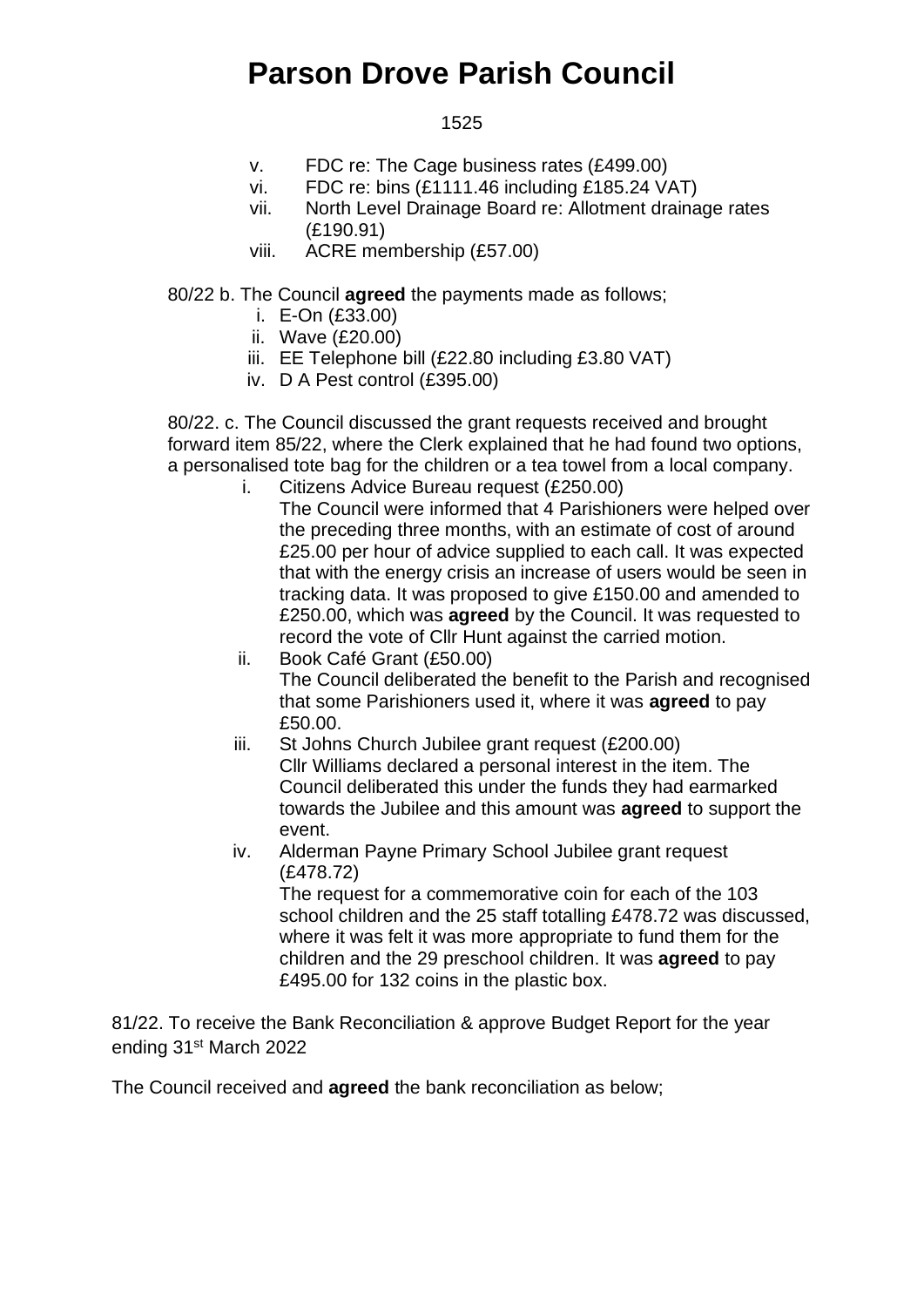1526

| 31/03/2022                       |               |
|----------------------------------|---------------|
| <b>Opening balance</b>           |               |
| 42765802                         | £76,073.40    |
| <b>Opening balance</b>           |               |
| 05546583                         | £14,825.69    |
| add receipts                     | £49,138.92    |
| less payments                    | $-£24,747.49$ |
| unpresented cheques              | £0.00         |
| Total                            | £115,290.52   |
|                                  |               |
| Current balance 42765802         | £100,463.34   |
| Current balance 05546583         | £14,827.18    |
| unpresented cheques              | £0.00         |
| Total                            | £115,290.52   |
|                                  |               |
| Line 8 check = $\text{\pounds}0$ | £0.00         |

And **agreed** the budget report.

82/22. To receive the Internal Auditors report

The Council received the Internal Auditors report, noting the comments and actions the Clerk had already taken. It was **agreed** to put the full report onto the next agenda.

83/22. To approve the Accounts for the year ending 31<sup>st</sup> March 2022 ready for the Internal Audit.

The income and expenditure accounts were reviewed and **agreed** by the Council.

84/22. To approve the Chairmans completion of the Corporate Governance Questionnaire for Internal Auditors.

Cllr Booth told the Council that he had completed the Corporate Governance Questionnaire, and this was approved by the Council. It was noted that the high reserves were earmarked for street lighting and due to grants received.

85/22. To discuss the Jubilee arrangements

This item was done at 80/22.c.

85/22. a. To agree the action the Council will take regarding commemorating the Jubilee for the local children.

This item was done at 80/22.c.

86/22. To hear the progress of the Website Working Party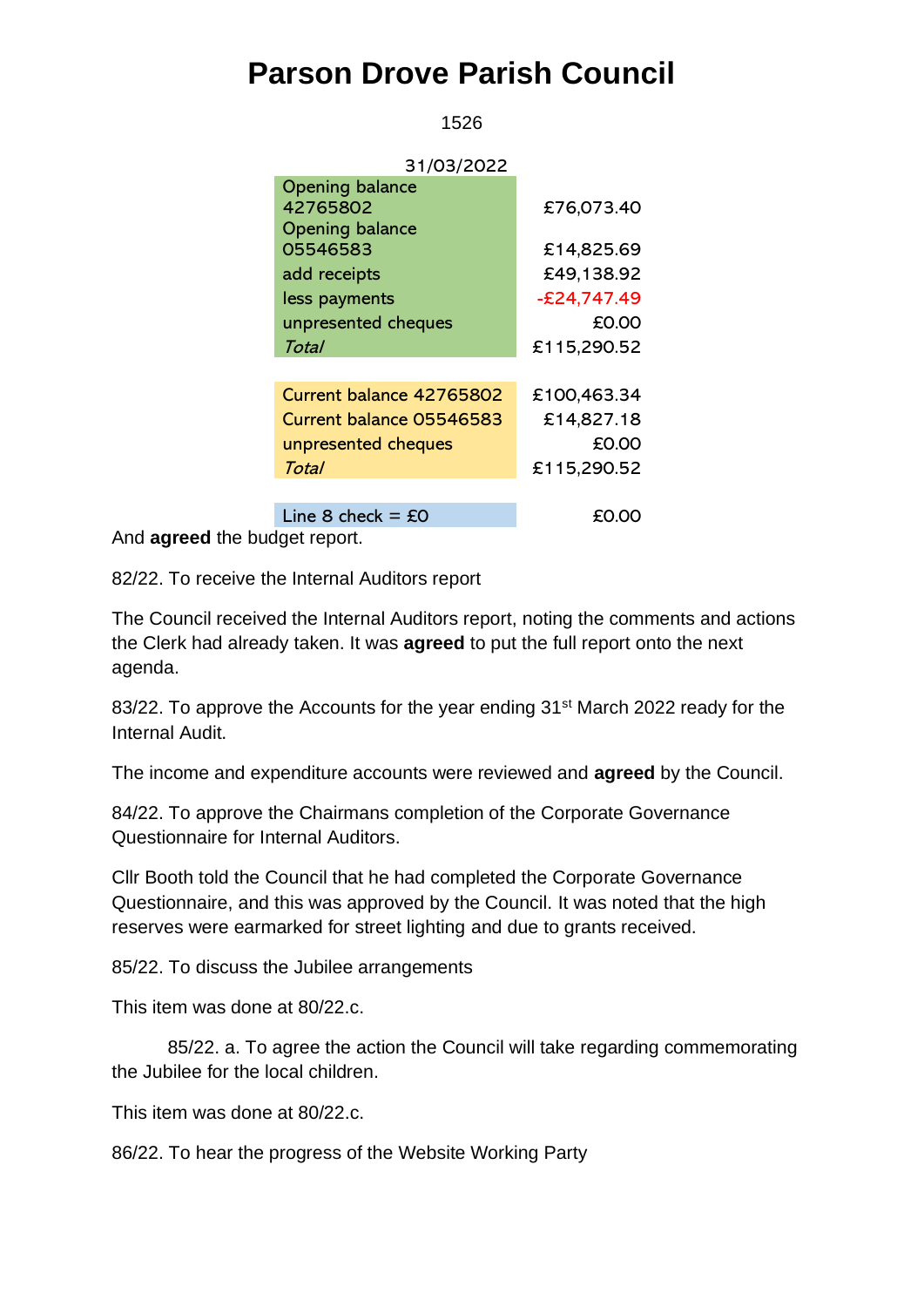#### 1527

Cllr Unwin told the Council that of all the circulated tender documents, no returns had been received. It was suggested to follow up and circulate further.

87/22. To receive the Amenities 95 report

Cllr Hunt told the Council that there was little to report, except there were upcoming events of the Jubilee and a car show. Cllr Fowler reported the leaking gutters on the pavilion to be taken back to the committee for remediation.

88/22. To receive the Police report

Cllr Unwin informed the Council that there had not been a meeting, but one was scheduled. It was requested that the recent issues with drinking and anti-social behaviour in the Parish be dealt with, as vandalism was being experienced in places like the bus shelter and the playing field. It was **agreed** to repair the bus shelter glass.

89/22. To discuss implementing the Military Covenant

The Council discussed finding a community champion with a military background and **agreed** to advertise for one.

90/22. To discuss the Crash Site memorial

Cllr Williams explained that she needed support with the legal processes and next steps. The Clerk gave some suggestions and would email them to the Councillor.

91/22. To discuss the No Mow May campaign

The Council received the information regarding the campaign which they **agreed** to and requested an email be sent to the grass cutting contractor to informing them of the decision.

92/22. To agree planning comments and inadequacy regarding the Mega Incinerator planned for Wisbech

The Council deliberated what had been received from MVV or the planning inspectorate, which councillors felt was little to no contact. It was **agreed** that the consultation for the incinerator in Wisbech was not adequate and the Councillors felt they were not properly consulted.

93/22. To agree the LGBC Boundary Review response

The Council were told that, following responses about the Boundary Review, the Local Government Boundary Commission had gone ahead with the District Council recommendations, but following responses received were particularly interested in the views of residents in this area and Murrow. It was explained that anyone can do